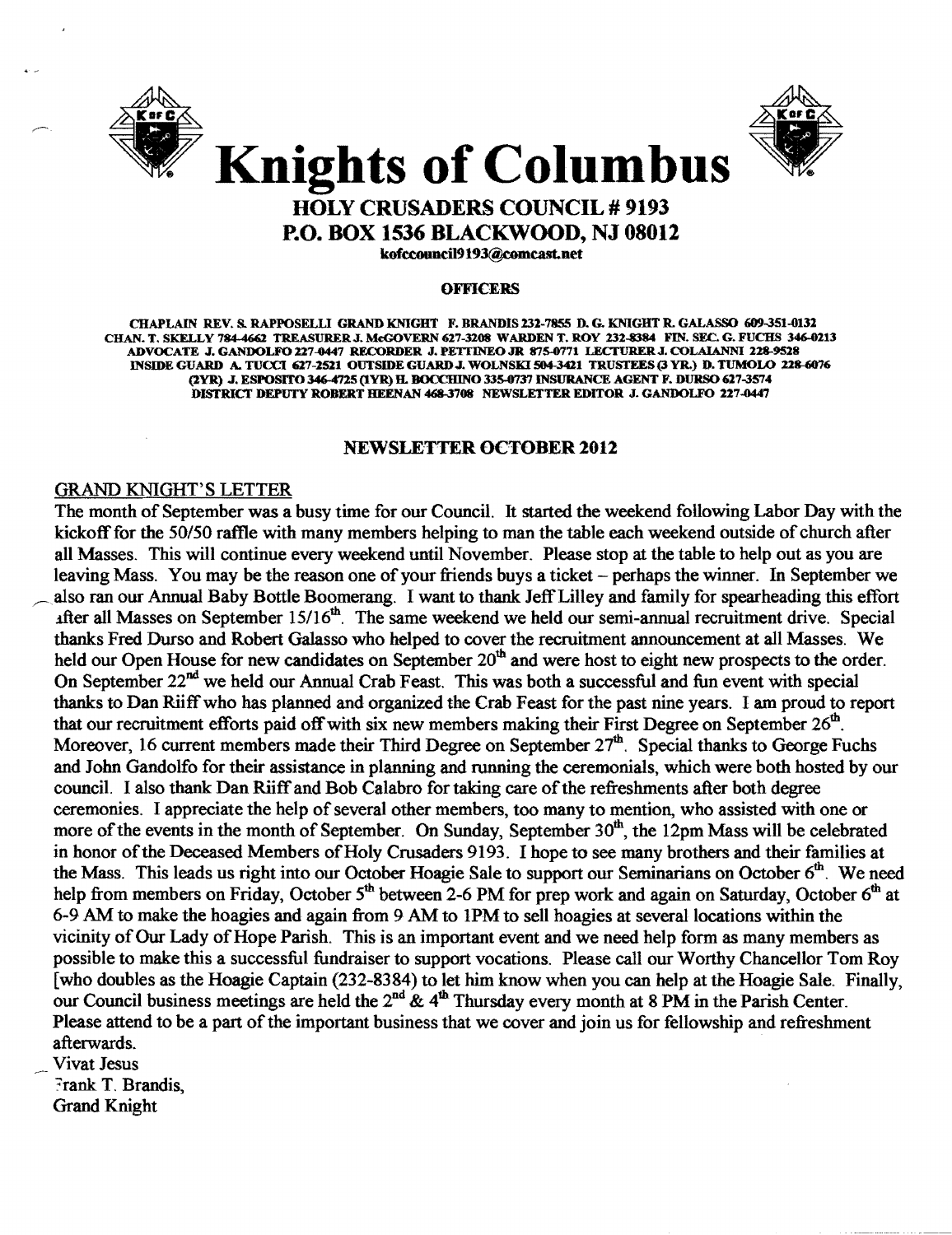#### DEGREE NEWS

Our Council hosted a First Degree Exemplification on Sept. 26<sup>th</sup>. On this occasion 8 candidates took their first, 6 from our Council. We would like to congratulate and welcome Donald F. McKay, Sal Arena Sr., Otto Heston, Austin Ogu, Timothy Farrell, and Eugene Nepomuceno. Our degree team was in good form in the following roles: (GK) Dan Tumolo, (DGK) Fred Durso, (Chan) John Gandolfo, (Ward/FS) Tom Conway, (BnBr) Don McKay (HnGds) Sal Arena and Tom Roy, (lnGd) Frank Brandis, and (MusPmt) Jim McGovern.

On Sept. 27<sup>th</sup>, our Council hosted a Third Degree Exemplification. We would like to congratulate the following members who attained the honors of full knighthood in our Order on this occasion. In total, there were 28 candidates taking their  $3<sup>rd</sup>$ , and 16 were from our Council. We congratulate Alex Arena, Sal Arena, Deacon Mike Harkins, Sean Grannan, Dan Long, Joe Pettineo Jr., John Amugo, Ed Makel, Eric Gottwald, John Varalli, Bob Esposito, Mike Columella, Fred Sulpizi, Ron Miller, Ken Pfaman, and Al Camaione. We would also like to thank our guys in the kitchen, Dan Riiff and Andy Rescinito, for helping to top-off a great evening.

#### **HOAGIE SALE**

On October  $6<sup>th</sup>$ , we will be having another hoagie sale. We will begin preparing the ingredients on Friday, October  $5<sup>th</sup>$ , from 2 to 6 PM in the Parish Center. We will make the hoagies on Saturday, October  $6<sup>th</sup>$ , starting a 6 AM. The hoagies will then go on sale at several business locations and after all Masses on Saturday. If you place an advanced order, please honor it and pick up your hoagies. We will need your help to make and sell the hoagies so please lend a hand. At one of our earlier sales we were short- handed and that put a bigger burden on the workers. We know we can count on you this time. Our inflation fighting prices are \$4 each and that is still a pretty good deal. Tom Roy (232-8384) is our director so let's work together and make this sale another success. Proceeds from the sale will go toward the support of our seminarians.

#### CRAB FEAST

On September  $22<sup>nd</sup>$ , Holy Crusaders Council we held our annual Crab Feast. This dinner offered all the Maryland Blue Claw Crabs you can eat, along with spaghetti and clams, shrimp, salads, desserts, beverages and more. We are pleased to report that 130 guests enjoyed the evening and it netted \$1,818 for our treasury to be used for our charitable work. We thank Dan Riiff, Bill Riiff and Dave Lusardi for bringing up 20 bushels of crabs for the dinner.

### KNIGHT AND FAMILY OF THE MONTH

Our knight of the month for September was Dan Riiff (Cab Feast). Our family of the month for September was Jeff Lilley and family (Baby Bottle Boomerang). Thank you.

#### BABY BOTTLE BOOOMERANG

On Sept. 15-16, we participated in this Pro-life fund raiser after all the Masses. The donations are continuing to come in as of this writing. We should have a more accurate total in the November and we will publish that number in the November newsletter.

#### ATTENTION ALL FIRST DEGREE KNIGHTS

On Nov. 7<sup>th</sup>, a Second Degree will be held at Santa Maria Council, Haddon Heights. If you wish to attend, meet John Gandolfo in front of the Parish Center no later than 7: 15 PM and we will take you there. They would also like you to register so if you will let John or our Grand Knight know that you will attend, he will see that you are registered.

#### CHAPLAIN'S CORNER

The servant of God does not look for the praise or adulation of other men; he looks for an everlasting reward in heaven. However, many good works cannot be hidden from others. Some good works, in fact, should be seen by others in order that others may render glory to God. Our Lord tells us this: "Let your light so shine before men, that they may see your good works and give glory to your Father who is in heaven." We are servants; we are lovers of God and men. We have work to do in this world that has heavenly value.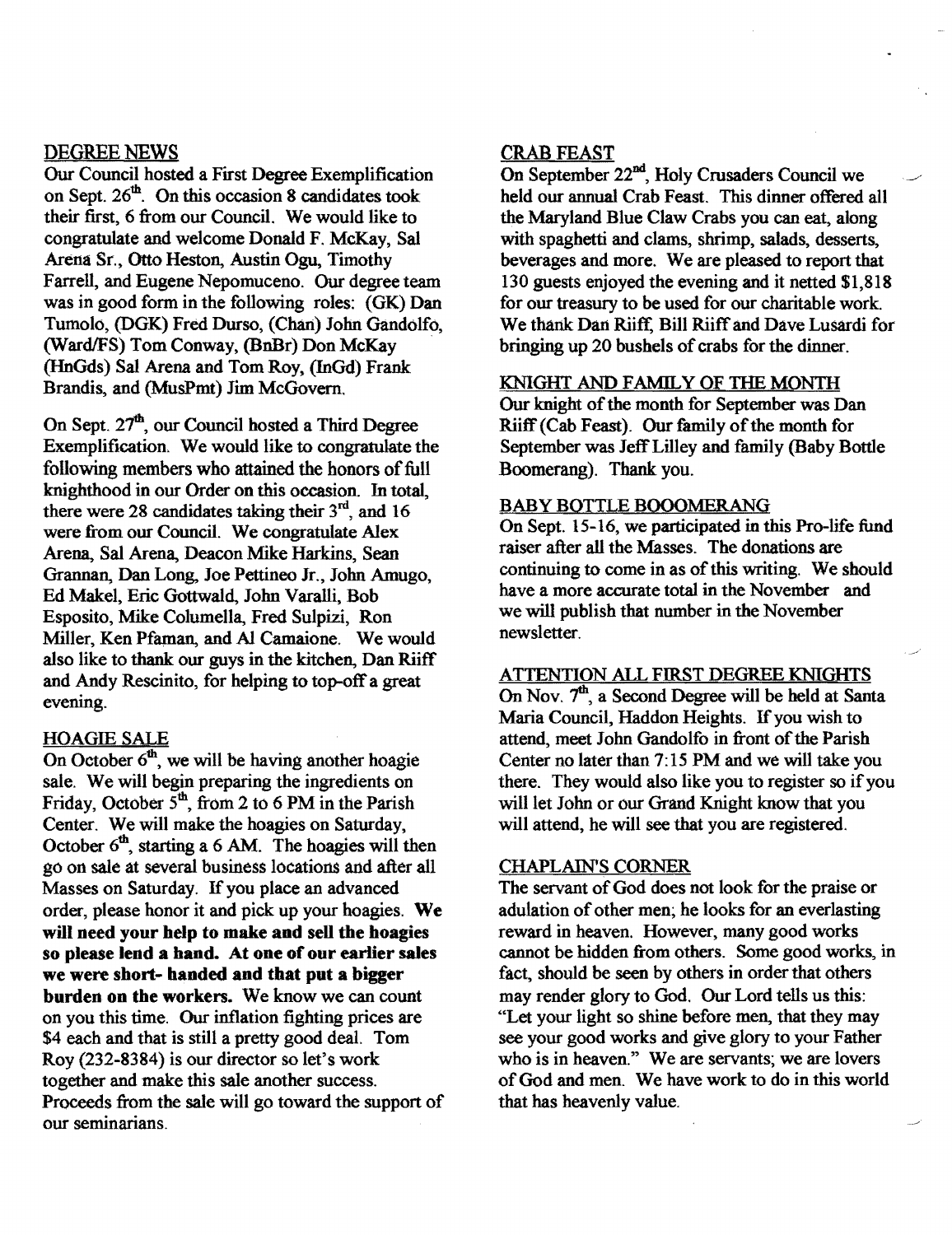#### KNIGHTS OF COLUMBUS INSURANCE

Each year, the Life Insurance Market Research Association puts out the resuhs from a recent survey, and unfortunately, the numbers they report continue to be discouraging. A recent survey found that 75 percent of people polled did not have a personal financial advisor. Sixty-eight percent of that same survey group said their opinion of the current economic conditions was somewhat unfavorable or very unfavorable. In other words, a majority of those surveyed were uncomfortable with the economy and the uncertainty it brings, yet they did not seek professional assistance. If you fall into this category, please remember that as a member of the Knights of Columbus, you have a full-time, professional agent you can call your own. My primary responsibility is the care and service of your family's life insurance, retirement, disability income and long-term care needs. I'll answer your questions because I want your decisions to be informed ones. I want to help. Another UMBRA statistic said 43 percent of people did not buy life insurance because they worry about "making the wrong decision." Talk with me, and, afterwards, you'll understand that the only wrong decision was not protecting your family's future sooner. Fred Durso, FICF,

Field Agent, (856) 401-3055

#### FOURTH DEGREE NEWS

All third Degree Knights who have been in the order 6 months are eligible to make the honors of The Fourth Degree. The Exemplification is Sunday, October 28th. Call Barry Start (856-384 5884) for details and an application. The Bishop Schad Assembly meets on the  $3<sup>rd</sup>$ Wednesday of the month in the Parish Center.

#### FRIDAY ADORATION

The next Exposition of the Blessed Sacrament will take place in the Our Lady of Hope Chapel on First Friday, October  $5<sup>th</sup>$ , after the 9:00 AM Mass, continue until 7:00 PM, and close with Benedictioa Try to stop in during the day to spend time with the  $\_$  Lord.

#### OCTOBER BIRTHDAYS AND ANNIVERSARIES

The following brothers or members of their families will celebrate their birthdays in October: Mrs. Dolores Aukerman, Frank Brandis, Angelo Cirrincione, Tullio DeLiberali, Fred Durso, Mrs. Rose Durso, Vmcent A. Durso, Nick Fecenko, George Fuchs, George L. Fuchs, Kristen Fuchs, Vince Gallagher & Vince III, Romeo Giannetti, Erich Gottwald, John Heck, Jr., Mrs. Kathy Heim, Dan Long, Frank Maggio, Bill Means, Peg O'Connor, Daniel Olaya, Diana Ritz, Antonio Rowan, John Sirolli, Philip Sirolli, Kailey Tolen, Bill Toner, Charles Woodward, and Eric Zeidler. The following members will celebrate their anniversaries in October: Mr.& Mrs. Peter Brusco, Mr.&Mrs. Rich Calabrese, Mr.&Mrs. George DiMarcantonio, Mr.&Mrs. Vince Gallagher, Mr.& Mrs. Joe Mikos, Mr.&Mrs Tony Porcellini and Mr.&Mrs. John Sirolli. CONGRATULATIONS! If we missed someone, contact John Gandolfo (227 0447).

#### EDITORIAL

Congratulations and thank you to all who helped to make this very busy month (crab feast, 1st and 3<sup>rd</sup> degrees, baby bottle boomerang) an overwhelming success. Vivat Jesus.

#### IMPORTANT DATES

- Oct. 4 Officers Meeting (8 PM Parish Center)
- Oct. 6 Hoagie Sale (Parish Center)
- Oct. 5 First Friday (OLOH Chapel)
- Oct. 11 Council Meeting (8 PM Parish Center)
- Oct. 25 Council Meeting (8 PM Parish Center)
- Nov. 1 Officers Meeting (8 PM Parish Center)
- Nov. 2 First Friday (OLOH Chapel)
- Nov. 8 Council Meeting (8 PM Parish Center)
- Nov. 10 Beef&Beer Social (parish Center)
- Nov. 22 Thanksgiving Day

KNIGHTS OF COLUMBUS LIFE INSURANCE FREDERICK M. DURSO, FIELD AGENT 109 N. BLACK HORSE PIKE, SUITE 5B BLACKWOOD, NJ 08012 PHONE (856) 401-3055 FAX (856) 401-7703 fred.durso@kofc.org